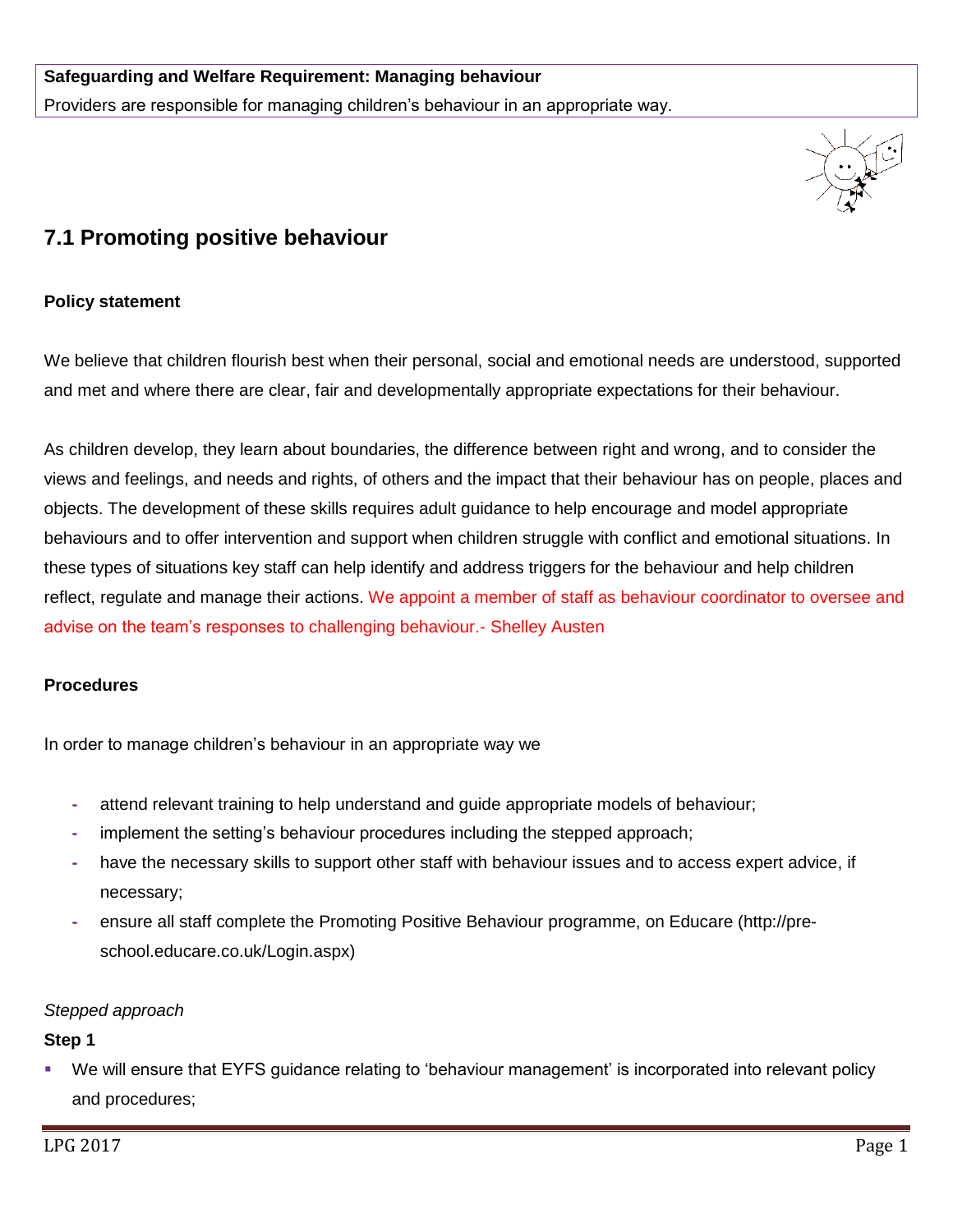- We will be knowledgeable with, and apply the setting's procedures on Promoting Positive Behaviour;
- We will undertake an annual audit of the provision to ensure the environment and practices supports healthy social and emotional development. Findings from the audit are considered by management and relevant adjustments applied. (A useful guide to assessing the well-being of children can be found at [www.kindengezin.be/img/sics-ziko-manual.pdf\)](http://www.kindengezin.be/img/sics-ziko-manual.pdf)
- ensure that all staff are supported to address issues relating to behaviour including applying initial and focused intervention approaches (see below).

## **Step 2**

- We address unwanted behaviours using the agreed and consistently applied initial intervention approach. If the unwanted behaviour does not reoccur or cause concern then normal monitoring will resume.
- Behaviours that result in concern for the child and/or others will be discussed between the key person, the behaviour coordinator and Special Educational Needs Coordinator (SENCO) or/and manager. During the meeting, the key person will use their knowledge and assessments of the child to share any known influencing factors (new baby, additional needs, illness etc.) in order to place the behaviour into context. Appropriate adjustments to practice will be agreed and if successful normal monitoring resumed.
- If the behaviour continues to reoccur and remains a concern then the key person and SENCO should liaise with parents to discuss possible reasons for the behaviour and to agree next steps. If relevant and appropriate, the views of the child relating to their behaviour should be sought and considered to help identify a cause. If a cause for the behaviour is not known or only occurs whilst in the setting then the behaviour coordinator will suggest using a focused intervention approach to identify a trigger for the behaviour.
- If a trigger is identified then the SENCO and key person will meet with the parents to plan support for the child through developing an action plan. If relevant, recommended actions for dealing with the behaviour at home should be agreed with the parent/s and incorporated into the plan. Other members of the staff team should be informed of the agreed actions in the action plan and help implement the actions. The plan should be monitored and reviewed regularly by the key person and SENCO until improvement is noticed.

All incidents and intervention relating to unwanted and challenging behaviour by children should be clearly and appropriately logged.

# **Step 3**

- If, despite applying the initial intervention and focused intervention approaches, the behaviour continues to occur and/or is of significant concern, then the behaviour coordinator and SENCO will invite the parents to a meeting to discuss external referral and next steps for supporting the child in the setting.
- It may be agreed that the Common Assessment Framework (CAF) or Early Help process should begin and that specialist help be sought for the child – this support may address either developmental or welfare needs.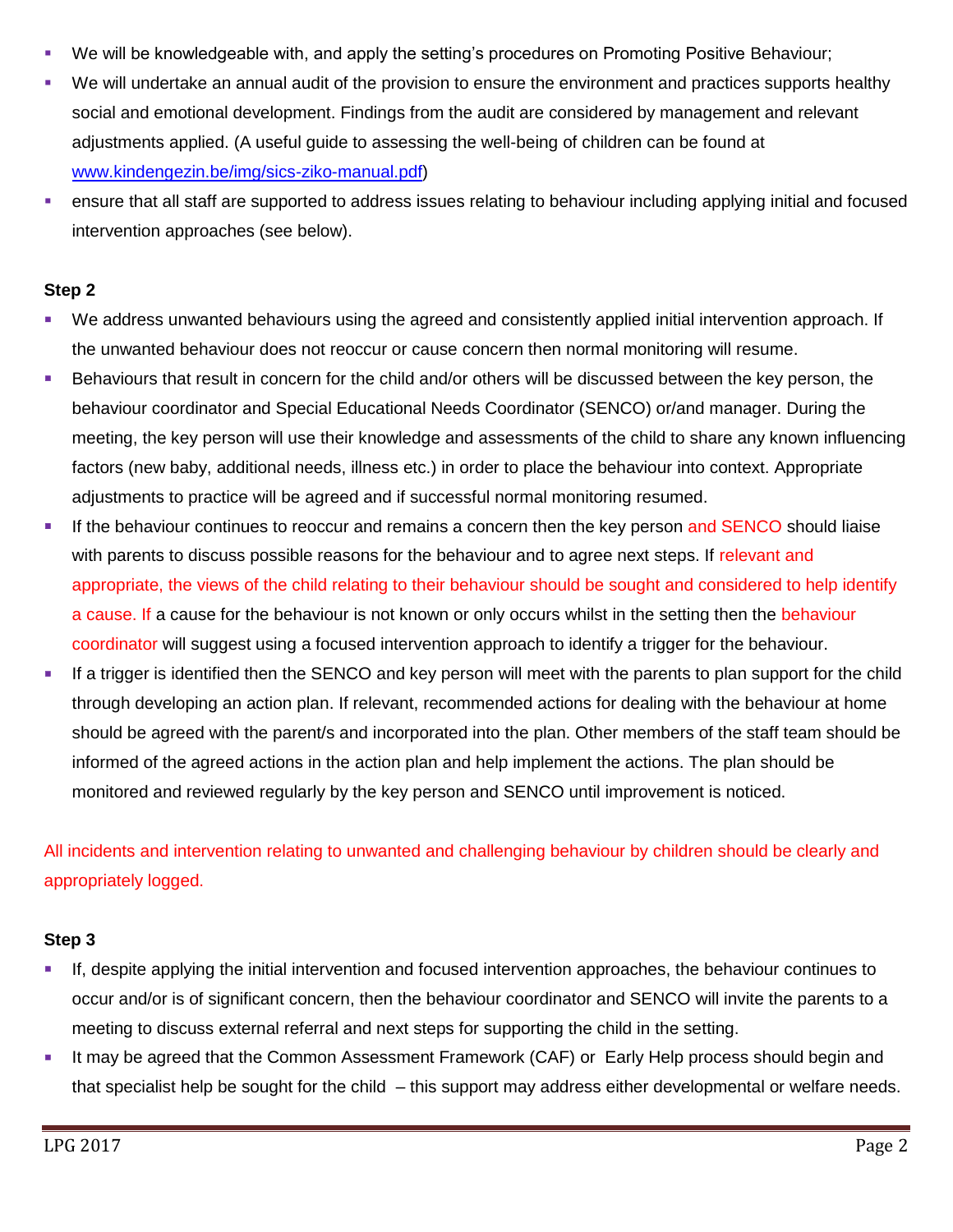If the child's behaviour is part of a range of welfare concerns that also include a concern that the child may be suffering or likely to suffer significant harm, follow the Safeguarding and Children and Child Protection Policy (1.2). It may also be agreed that the child should be referred for an Education, Health and Care assessment. (See Supporting Children with SEN policy 9.2)

 Advice provided by external agencies should be incorporated into the child's action plan and regular multidisciplinary meetings held to review the child's progress.

# *Initial intervention approach*

- We use an initial problem solving intervention for all situations in which a child or children are distressed on in conflict. All staff use this intervention consistently.
- This type of approach involves an adult approaching the situation calmly, stopping any hurtful actions, acknowledging the feelings of those involved, gathering information, restating the issue to help children reflect, regain control of the situation and resolve the situation themselves.
- High Scope's Conflict Resolution process provides this type of approach but equally any other similar method would be suitable. Periodically the effectiveness of the approach will be checked.

# *Focused intervention approach*

- The reasons for some types of behaviour are not always apparent, despite the knowledge and input from key staff and parents.
- Where we have considered all possible reasons, then a focused intervention approach should then be applied.
- This approach allows the behaviour coordinator to observe, reflect, and identify causes and functions of unwanted behaviour in the wider context of other known influences on the child.
- We follow the ABC method which uses key observations to identify a) an event or activity (antecedent) that occurred immediately before a particular behaviour, b) what behaviour was observed and recorded at the time of the incident, and c) what the consequences were following the behaviour. Once analysed, the focused intervention should help determine the cause (e.g. ownership of a toy or fear of a situation) and function of the behaviour (to obtain the toy or avoid a situation) and suitable support will be applied.

# *Use of rewards and sanctions*

- All children need consistent messages, clear boundaries and guidance to intrinsically manage their behaviour through self-reflection and control.
- Rewards such as excessive praise and stickers may provide an immediate change in the behaviour but will not teach children how to act when a 'prize' is not being given or provide the child with the skills to manage situations and their emotions. Instead, a child is taught how to be 'compliant' and respond to meet adult's own expectations in order to obtain a reward (or for fear of a sanction). If used then the type of rewards and their functions must be carefully considered before applying.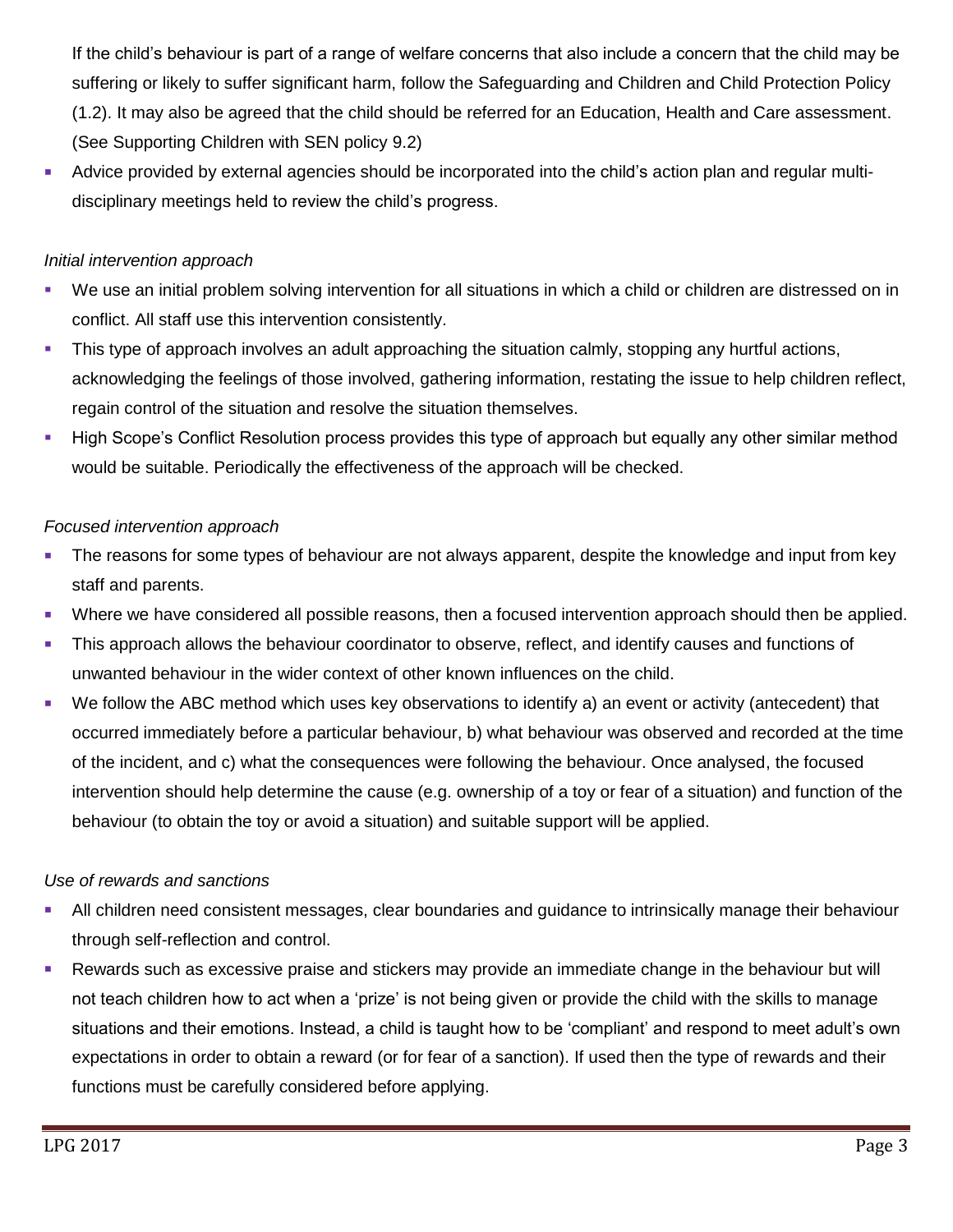Children should never be labelled, criticised, humiliated, punished, shouted at or isolated by removing them from the group and left alone in 'time out' or on a 'naughty chair'. However, if necessary children can be accompanied and removed from the group in order to calm down and if appropriate helped to reflect on what has happened.

# *Use of physical intervention*

- The term physical intervention is used to describe any forceful physical contact by an adult to a child such as grabbing, pulling, dragging, or any form of restraint of a child such as holding down. Where a child is upset or angry, staff will speak to them calmly, encouraging them to vent their frustration in other ways by diverting the child's attention.
- Staff should not use physical intervention or the threat of physical intervention, to manage a child's behaviour unless it is necessary to use 'reasonable force in order to prevent children from injuring themselves or others or damage property' (EYFS).'
- If 'reasonable force' has been used for any of the reasons shown above, parents are to be informed on the same day that it occurs. The intervention will be recorded as soon as possible within the child's file, which states clearly when and how parents were informed.
- Corporal (physical) punishment of any kind should never be used or threatened.

# *Challenging Behaviour/Aggression by children towards other children*

- Any aggressive behaviour by children towards other children will result in a staff member intervening immediately to challenge and prevent escalation.
- If the behaviour has been significant or may potentially have a detrimental effect on the child, the parents of the child who has been the victim of behaviour and the parents of the child who has been the perpetrator should be informed.
- The designated person will contact children's social services if appropriate and will consider whether notifying the police if appropriate.
- The designated person will make a written record of the incident, which is kept in the child's file; in line with the *Safeguarding children, young people and vulnerable adults* policy.
- The designated person should complete a risk assessment related to the child's challenging behaviour to avoid any further instances.
- The designated person should meet with the parents of the child who has been affected by the behaviour to advise them of the incident and the setting's response to the incident.
- Ofsted should be notified if appropriate.
- Relevant health and safety procedures and procedures for dealing with concerns and complaints should be followed.